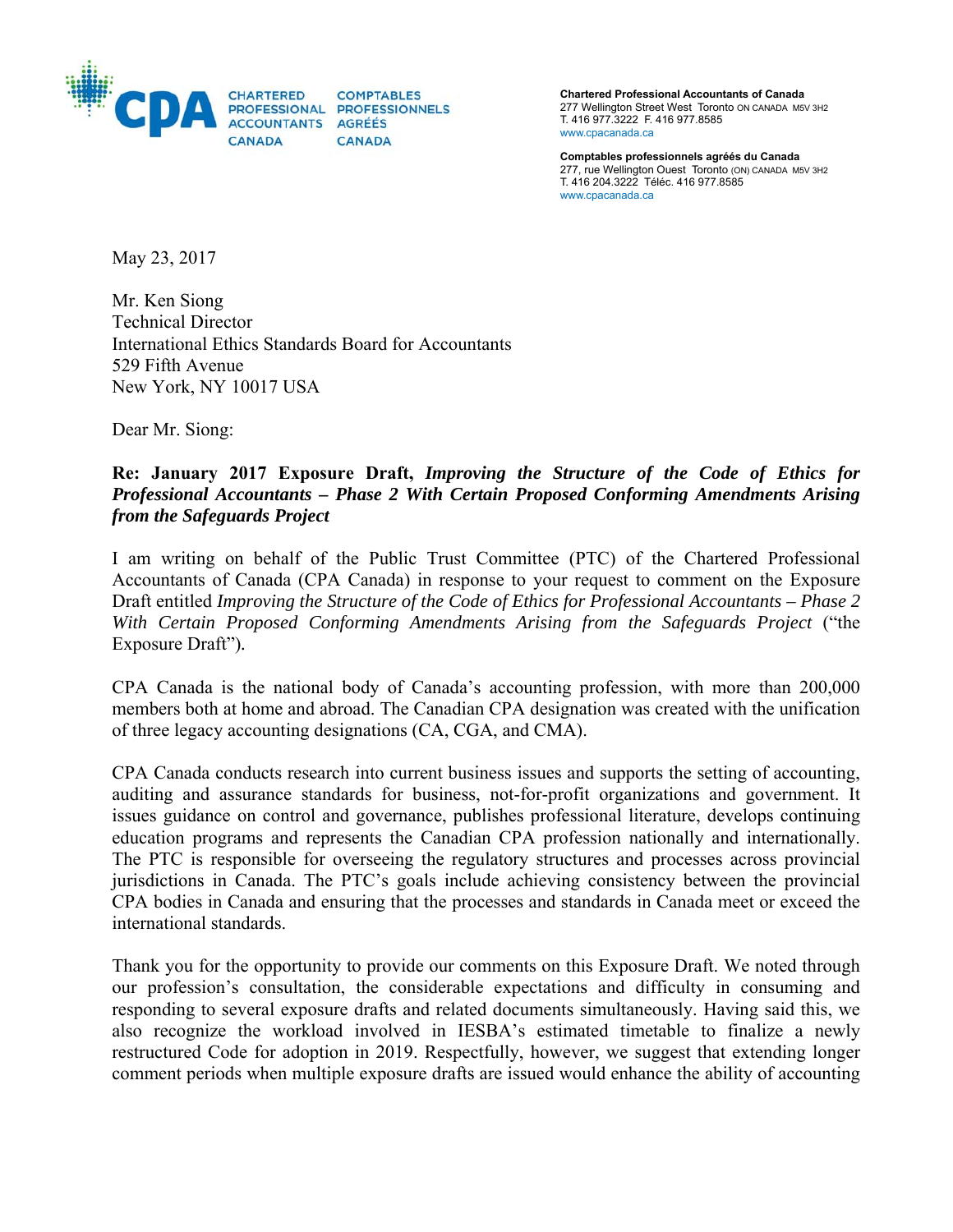bodies to conduct meaningful consultations with stakeholders, increase efficiency and enable more thorough responses.

Generally, we support the proposals contained in the Exposure Draft and we found an overall view through our consultation efforts that the restructuring project was resulting in an overall improvement to the Code.

Please find below our responses to the requested matters for input from Respondents as outlined in the Explanatory Memorandum's Guide for Respondents.

## *Request for Specific Comments:*

#### *Structure of the Code Phase 2*

*1. Do you believe that the proposals in this ED have resulted in any unintended changes in meaning* 

Without the experience of using and applying the IESBA Code, it is somewhat challenging to identify any unintended alterations of meaning occurring through the restructuring process. We have, however, identified for consideration the points that were raised through our consultation according to the headings specified in Question 1:

- *A. The provisions for Part C of the Extant Code, as revised in the close-off document for Part C Phase 1 (see Sections 200-270 in Chapter 1)?* 
	- Generally, complications may arise when very similar matters are included in the Parts of the Code for Professional Accountants in Business and Professional Accountants in Public Practice. This was highlighted in our response to the Applicability ED and it was noted again in consideration of this Exposure Draft as it may be confusing for a Professional Accountant who needs to be aware of and apply two different sets of similar, but not necessarily identical, requirements.
	- With Parts of the Code developed based on roles, some observations were noted where the application guidance or a requirement appears in one Part but not both such as:
		- o 210.7 A3 whether similar application guidance would also be relevant for the Professional Accountant in Public Practice
		- o 310.5 A1 whether similar application guidance would also be relevant for the Professional Accountant in Business
		- o 310.8 A2 whether similar application guidance would also be relevant for the Professional Accountant in Business
		- o R310.11 whether a similar requirement should also be included regarding Professional Accountants in Business
		- o 360.15 A1 whether similar application guidance should also appear in section 260 for Professional Accountants in Business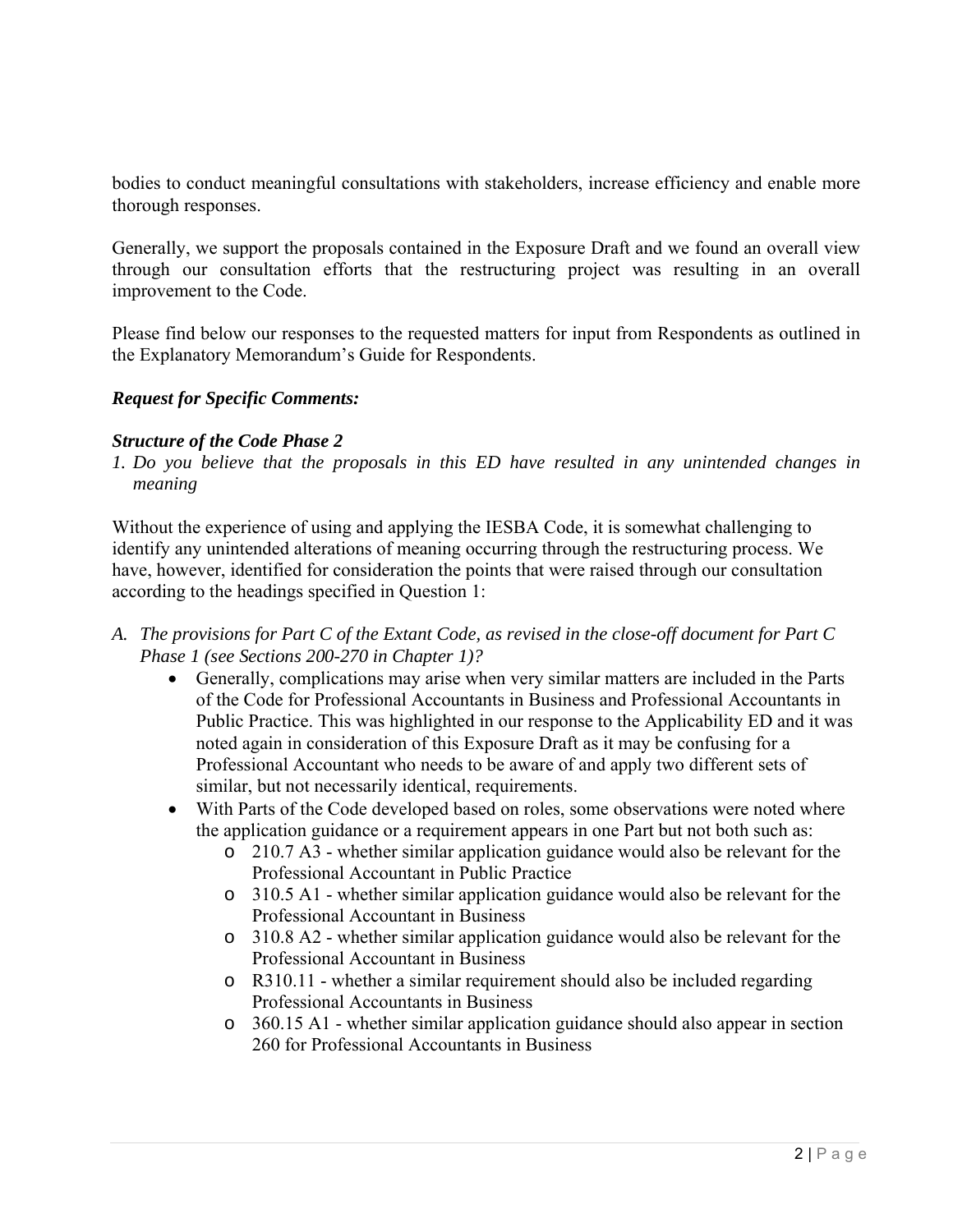- 210.8 A1 was viewed as standalone application guidance that should potentially be considered as a requirement to ensure enforceability followed by application guidance with respect to the form of consent. Generally, it was observed that R210.5 to 210.8 A3 could be improved with ordering of the information leading from that which was general to the specific.
- 210.10 A1 appears to need more clarity/specificity as to what the reader is being referred to or what the reader should be looking for as relevant in the statement "Requirements and application material relevant to such threats is set out in Sections 220, 240 and 270." In comparison to this style of reference, 220.14 A1 and 230.5 A1 were cited as more helpful and relevant in providing meaningful cross-references.
- $\bullet$  220.7 A1 This paragraph is phrased more as a requirement as opposed to application guidance. Furthermore, R220.10 references fulfilling the responsibilities set out in 220.7 A1.
- 220.10 A1 Should "Factors" be preceded by "Some" to ensure the list is not considered to be all-inclusive?
- R220.11 has a heading "Addressing Information that Might be Misleading" whereas the requirements appear to address situations where information is or may be misleading. Respectfully, we suggest that a choice should be made as to whether the threshold is either the suspicion of misleading information or the certainty of misleading information (i.e., "might be" versus "is").
- Inconsistency was identified where R220.12 and R220.13 use the phrase "reason to believe" which was noted to be a different standard than "becomes aware" as indicated in R220.11
- *The NOCLAR provisions (see Sections 260 and 360 in Chapter 2)?* 
	- The undefined term "scheme" was noted in 260.20 A2 and 360.25 A2. It was identified that it has varying connotations in various jurisdictions and that without defining, it may lead to inconsistent application. In contrast, it was noted that otherwise commonly used and understood words such as "may" and "might" were defined and included in the glossary.
	- As a housekeeping observation, it appears that "senior" is missing in front of "professional accountant" in 260.22 A1.
	- 360.28 A1 It was noted that references to International Standards varied and may require the reader to research well beyond the Code to understand the Code's provisions. In this regard, 360.28 A1 is informative and helpful to the reader.
	- An observation was made that the documentation described at 360.40 A1 should likely be the same as that appearing in R360.28.
- *The revised provisions regarding long association (see Sections 540 and 940 in Chapter 3)?* 
	- No items noted.
- *The provisions addressing restricted use reports in the extant Code (see Section 800 in Chapter 4)?*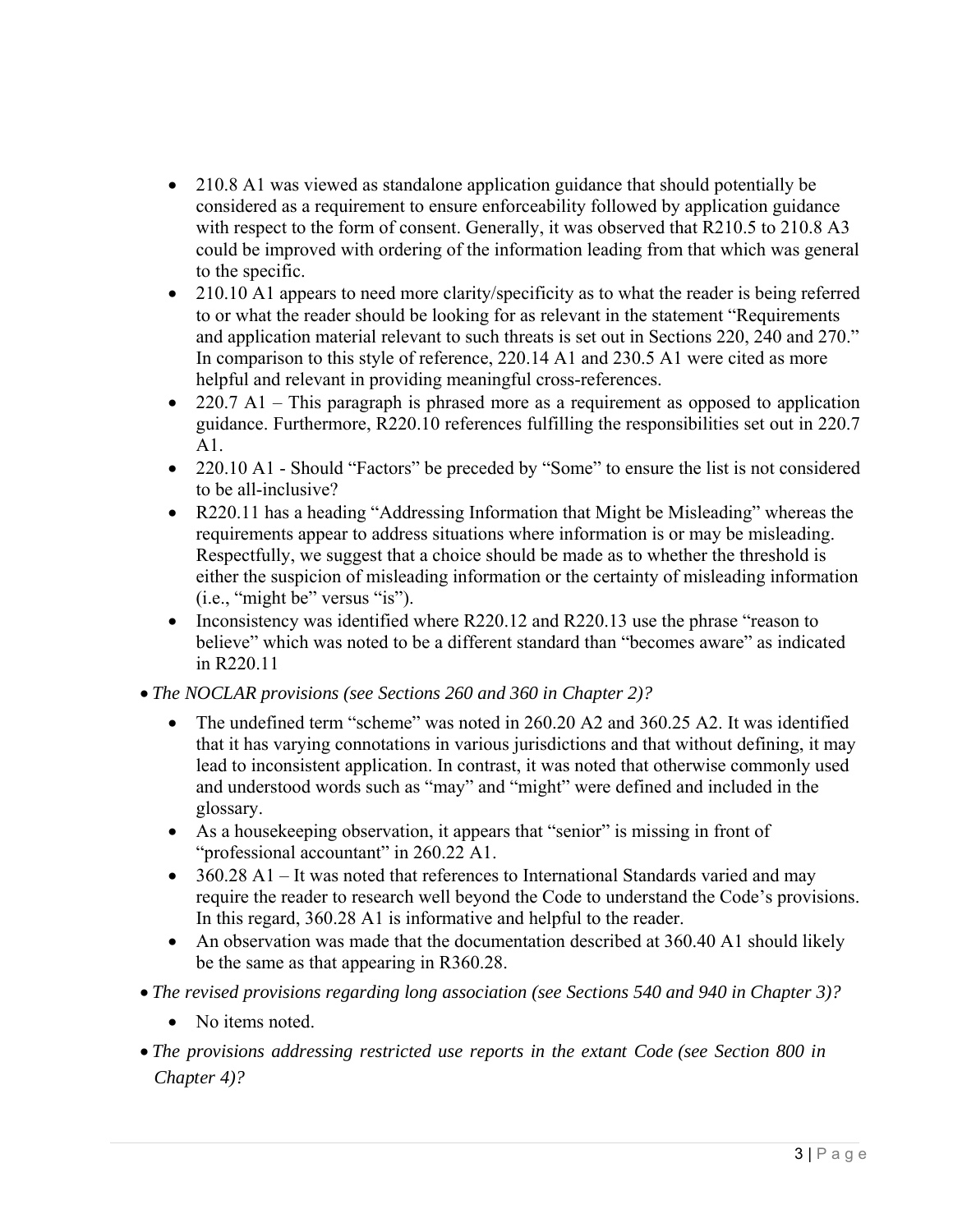- As highlighted in our response to the Safeguards ED-2, we believe that significant potential confusion remains within the Code through the use of the term "audit" defined in part of the Code to include reviews. Given the inherent differences between the two and the prevalence of review engagements in Canada, we believe that the use of "audit" and "review" separately identified and stated consistently within the Code, where applicable, would be strongly preferred.
- *The provisions relating to independence for other assurance engagements (Part 4B in Chapter 5)?* 
	- It was noted that "Other" has been used in the titles, headings and 900.1 and it is believed that greater clarity would be achieved if it was retained throughout in reference to other assurance engagements.
	- It was observed that potential confusion may result from the description of assurance engagements in 900.1 versus the glossary definition. As practitioners seeking guidance may not read all sections from 900.1 onward, there is a real risk of missing information critical to the meaning and appropriate application of this section.
	- It was suggested that 900.40 A1 would be improved with the deletion of "However, a lack of documentation does not determine whether a firm considered a particular matter or whether the firm is independent."
	- As a housekeeping observation, it appears that the reference in 924.6 A2 should be made to 924.6 A1.
	- It was noted that the titles should not be identical and should be made clearer for Section 800 regarding audits and 999 regarding other assurance engagements.
- *2. Do you believe that the proposals are consistent with the key elements of the restructuring as described in Section III of this Explanatory Memorandum?*

Generally, we believe that the proposals are consistent with the key elements of the restructuring as described in Section III of the Explanatory Memorandum.

However, as noted above, it was observed that greater clarity would be achieved through the use of "audit" and "review" separately identified and stated consistently within the Code, where applicable. In addition, clear and consistent use of "Other" as it relates to other assurance engagements was strongly preferred to avoid unnecessary confusion.

It was noted that some inconsistency seemed to exist within the Exposure Draft regarding the use of "professional accountant" and "accountant" only, which could result in confusion. To ensure clarity and ease of use for the reader, we respectfully suggest that "professional accountant" should be used consistently throughout. We believe that any additional volume created is warranted for the sake of clear and easy understanding. Similarly, consistent description throughout the Code, whether by acronyms or words, would be desirable for Professional Accountants in Business and Professional Accountants in Public Practice.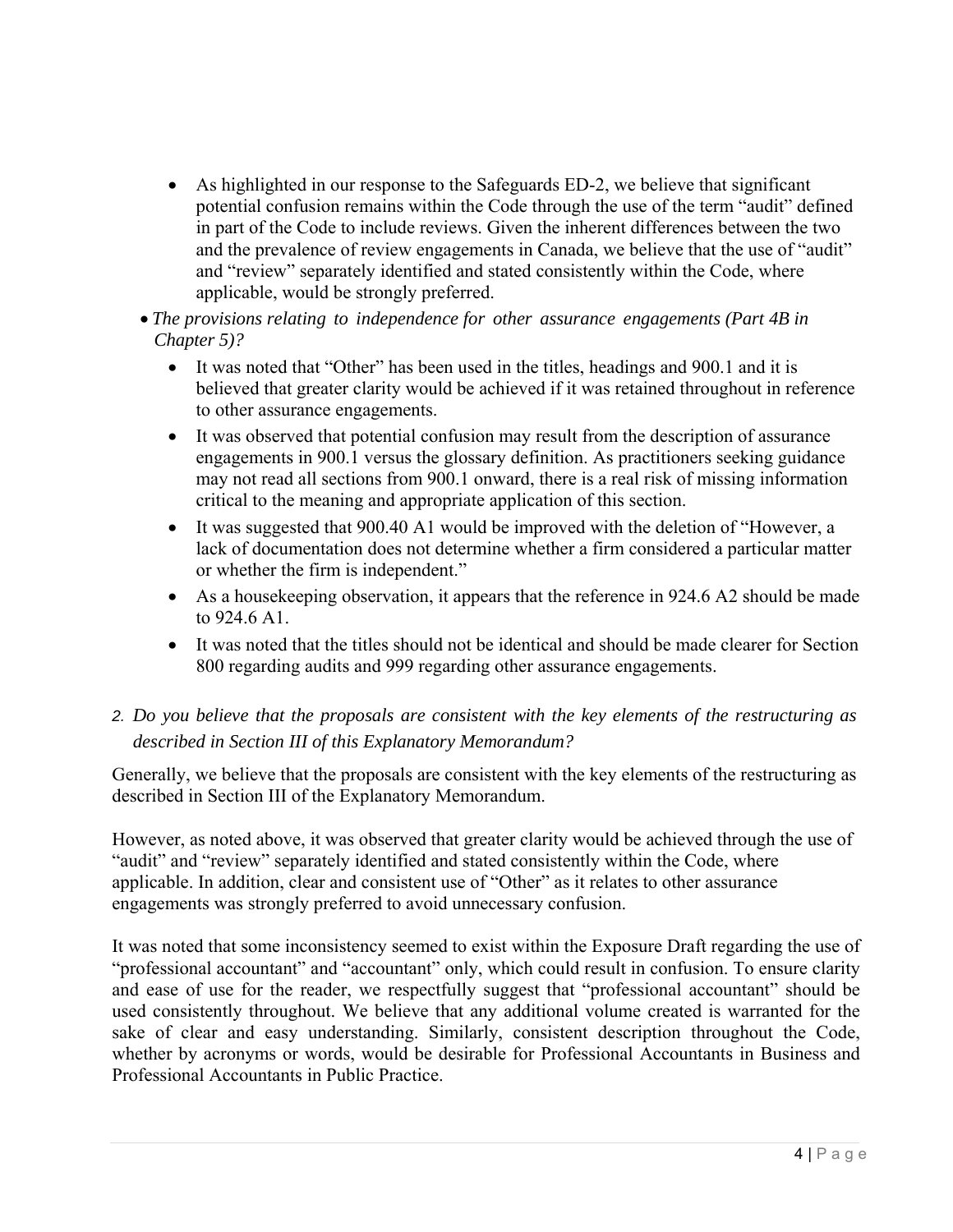In responding to the 2016 Structure ED-1, we noted that each section could be strengthened if it began with reference to the applicable Fundamental Principle(s). We believe that this would further enhance the clarity for the user of the principles basis of the Code supported by the specific requirements. An example of this is contained in the Introduction to Section 260 and it is suggested that consistent introductions throughout the Code citing the relevant fundamental principles as in 260.2 would be very positive.

It was also observed that consistent use of language would be desirable regarding the application of the conceptual framework and the threats and safeguards approach. R900.16 was identified as an effective description of such requirements.

We observed that consistent use of key terms is important for the clarity, usability and enforceability of the Code. Consequently, as an example, we noted that the fundamental principles should be used consistently while avoiding the potential exchange for other words that may be similar but have a different meaning.

With respect to format, we respectfully suggest that the consistency of the Code could be enhanced by making a deliberate choice between bulleted lists (where the list is not exhaustive) and lists denoted by alpha or numeric references (for lists where all intended items are included).

We noted that the clarity of 800.7 and 800.8 may be enhanced if the ordering of the requirement to assess appeared before the potentially applicable exemptions.

It was observed that greater clarity may be warranted in R360.22. The requirement relies on a "request by the proposed successor accountant" and it is not clear whether the request would be for a standard "takeover" letter or more specifically for a form of NOCLAR disclosure and what that may entail. It was also noted that the requirement draws in some of the application material in 360.22 A1 in describing the requirement. It was felt that greater clarity within R360.22 would enhance the Professional Accountant's understanding, ability to comply and also with respect to the enforceability of this requirement.

## *Conforming Amendments Arising from the Safeguards Project*

*3. Respondents are asked for any comments on the conforming amendments arising from the Safeguards project. Comments on those conforming amendments are requested by April 25, 2017 as part of a response to Safeguards ED-2.*

As requested, we have separately communicated regarding the conforming amendments and Safeguards ED-2 in our response dated April 21, 2017.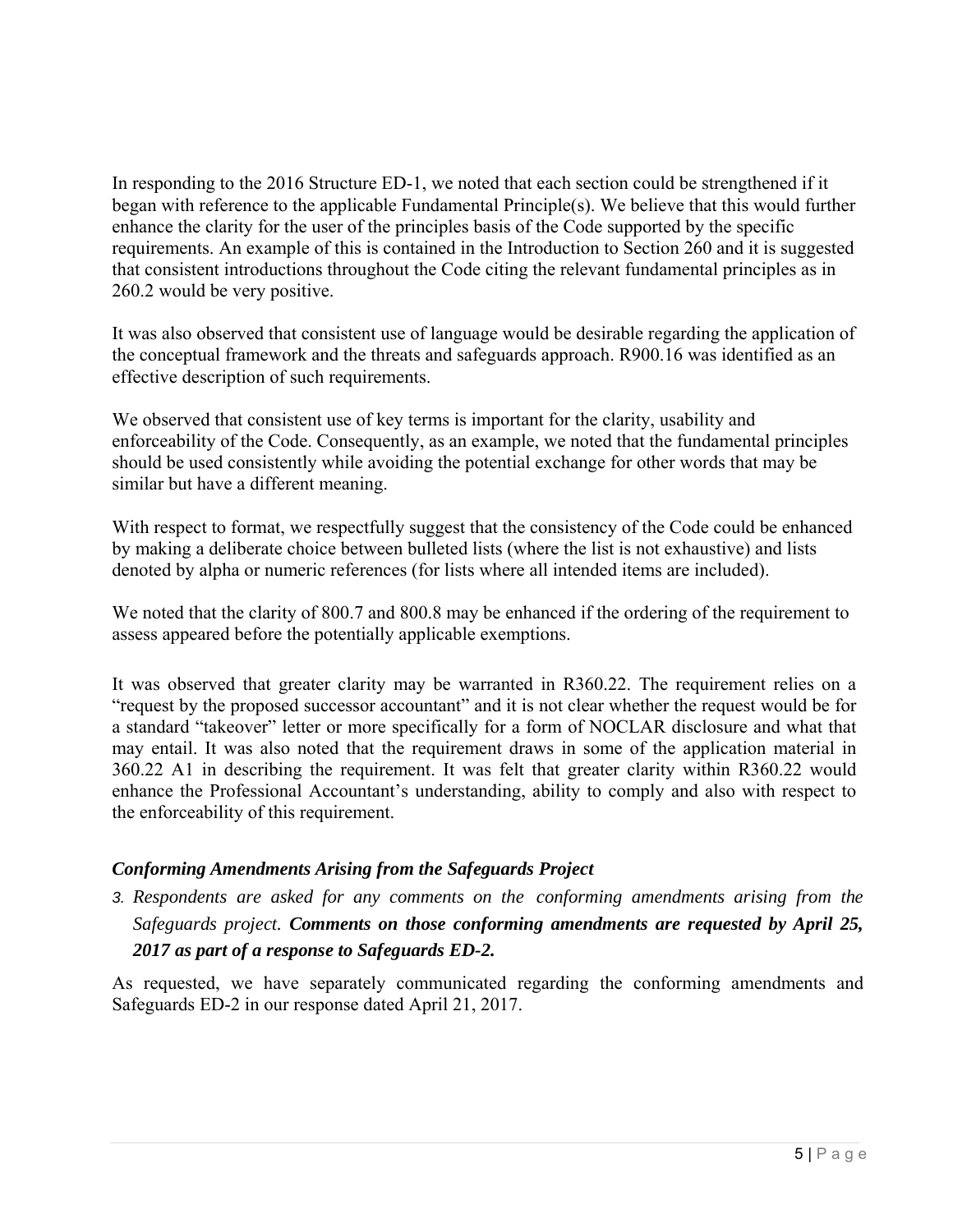# *Effective Date*

# *4. Do you agree with the proposed effective dates for the restructured Code? If not, please explain why not.*

Overall, we believe that an effective date that is sooner rather than later is desirable. Without the experience of using and applying the IESBA Code, we recognize that there will be preparatory work ahead for those countries that have adopted the Code and that June 15, 2019 (transitional provisions noted for Sections 540 and 940), with early adoption permitted, appears to be reasonable.

### *Request for General Comments*

As noted above, we believe that the Code restructuring project is resulting in a notable improvement to the Code.

However, it was noted through our consultation, that the size and complexity of the Code may be difficult for some Professional Accountants. Most notably SMPs and those having multiple roles, as identified by the parts of the Code, who need to determine the full scope of requirements applicable to them, may experience challenges due to the overall size and complexity of the Code. Greater analysis of these matters was included in our response dated April 21, 2017 concerning the proposed Applicability provisions in regards to Part C of the Extant Code.

In reviewing Chapter 2 of the Exposure Draft concerning NOCLAR, we noted again that jurisdictions such as Canada that do not have comprehensive legal or regulatory frameworks to report NOCLAR also tend to lack effective legislative protection for whistleblowers. As such, the burden of the Code upon Professional Accountants may increase in ways that are yet to be determined. Examples include:

- the appropriateness and economic implications of an expanding scope of work,
- the possible effect on the relationship between the Professional Accountant and the client or employer with respect to the future sharing of potential NOCLAR-related information, and
- the possible legal liability and insurance exposure that could emanate from actual or suspected NOCLAR disclosure.

Furthermore, in some jurisdictions, confidentiality by Professional Accountants is a requirement, as is the case for example in the Province of Québec, where professional secrecy is provided for under section 9 of the Québec *Charter of Human Rights and Freedoms*. As a result, and as we indicated in our 2015 response to the NOCLAR ED, Professional Accountants may not be in a position to follow the guidance provided unless specific legislation provides for same.

With respect to the navigability of the Code, we respectfully suggest that a numbering protocol should be adopted whereby a consistent set of numbers is reserved in every section for "country use" so that as countries adopt the Code they will have the flexibility to tailor or add to sections in